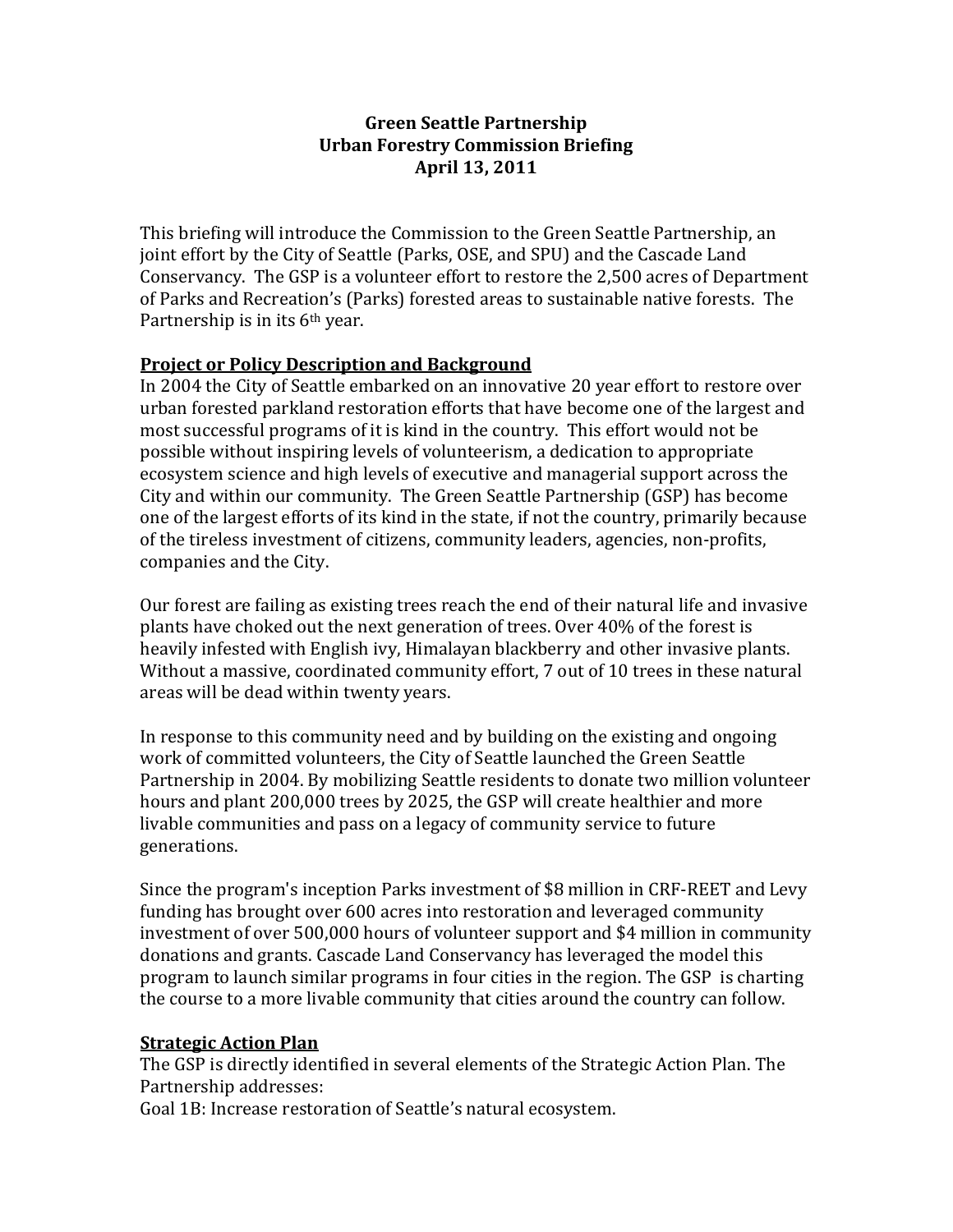Goal 1E: Develop and maintain partnerships to enhance Seattle's parks and open spaces

Goal 3C: Provide volunteer opportunities and community stewardship projects

The GSP is called out specifically in the Division Work Plan for 2011 with a goal to: Plan for the continued success of the GSP program (incorporated in the Maintenance Strategies Action Team – Gap Analysis and strategy recommendations). The GSP directly services Parks 2011 Work Plan goal to: Expand and Support Partnerships across Parks. We will also be servicing the division goal to "Increase Coordination between Parks Resources and NRU" by "Reviewing, updating and providing ongoing training in our best management practices". The Partnership is directly "Pursuing partnerships to support ELC sites and programming (included in the Partnerships Action Team)"

# **Public Involvement Process**

Over 900 public meetings, in the form of volunteer work events, are held annually for the GSP. Public outreach is managed by a committee of the partners and includes development of advertisements, materials, posters and attendance at local festivals and events. The Green Seattle Day has been held on the first weekend of November since it was decreed by the Mayor in 2004. In 2010 over 1,000 people attended this event and it is estimated that over 22,000 citizens participated in at least one of these events in 2010.

The scope and scale of community investment in this effort has not been truly acknowledged by the City. Just to illustrate a few of the investors: there are over 100 dedicated volunteer Forest Stewards that donate Saturdays every month, hundreds of small and large companies donate staff time and resources, over 20 non-profits leverage City funding and over 70 schools participate annually in the GSP.

#### **Issues**

No major issues of conflict have been raised or encountered during the last five years of the GSP. The GSP can be directly linked to the citizen advocacy for this type of work over the last 20 years. The GSP is the culmination of the Capital Funded Forest Restoration Program begun in 1994 by Parks. In consideration of the broad citywide impact of the program there are potential issues of conflict, such as working in around encampments, slope stability, worker safety, losses of privacy and potential view conflicts. These issues are or have been addressed directly through applicable procedures or measures.

The sustainability of the GSP is contingent upon significant City investment, the scope and scale of this project cannot be supported by grants, one time funding or private donations.

# **Environmental Sustainability**

The intention of the GSP is to positively impact the overall environmental and community health of Seattle by modeling a sustainable program that directly